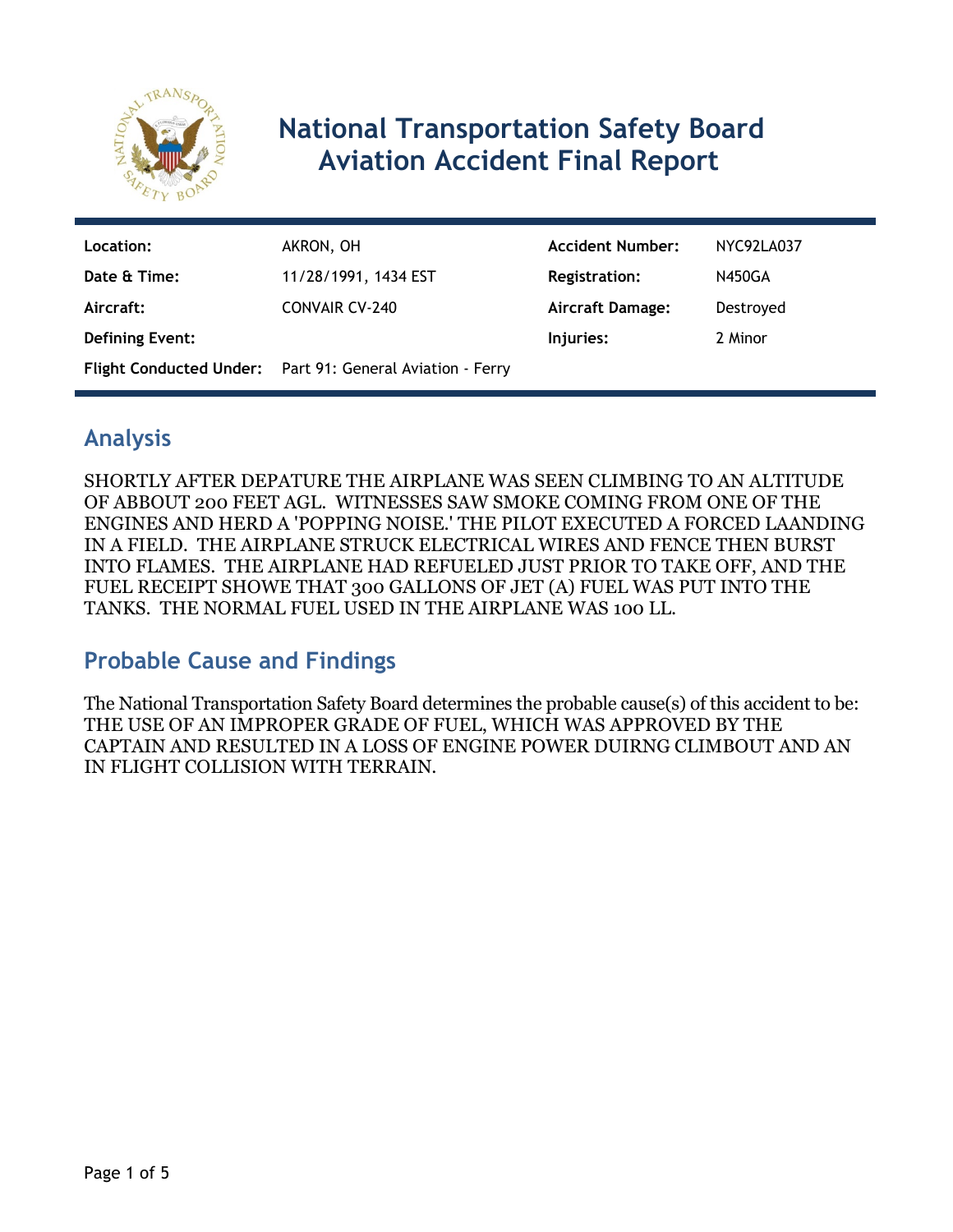#### **Findings**

Occurrence #1: LOSS OF ENGINE POWER(PARTIAL) - NONMECHANICAL Phase of Operation: CLIMB - TO CRUISE

Findings

- 1. (C) FLUID,FUEL IMPROPER
- 2. (C) LOADING OF CARGO IMPROPER OTHER MAINTENANCE PERSONNEL
- 3. (C) SUPERVISION INATTENTIVE PILOT IN COMMAND

----------

Occurrence #2: FORCED LANDING Phase of Operation: DESCENT - EMERGENCY ----------

Occurrence #3: IN FLIGHT COLLISION WITH OBJECT Phase of Operation: LANDING

Findings 4. OBJECT - WIRE,STATIC 5. OBJECT - FENCE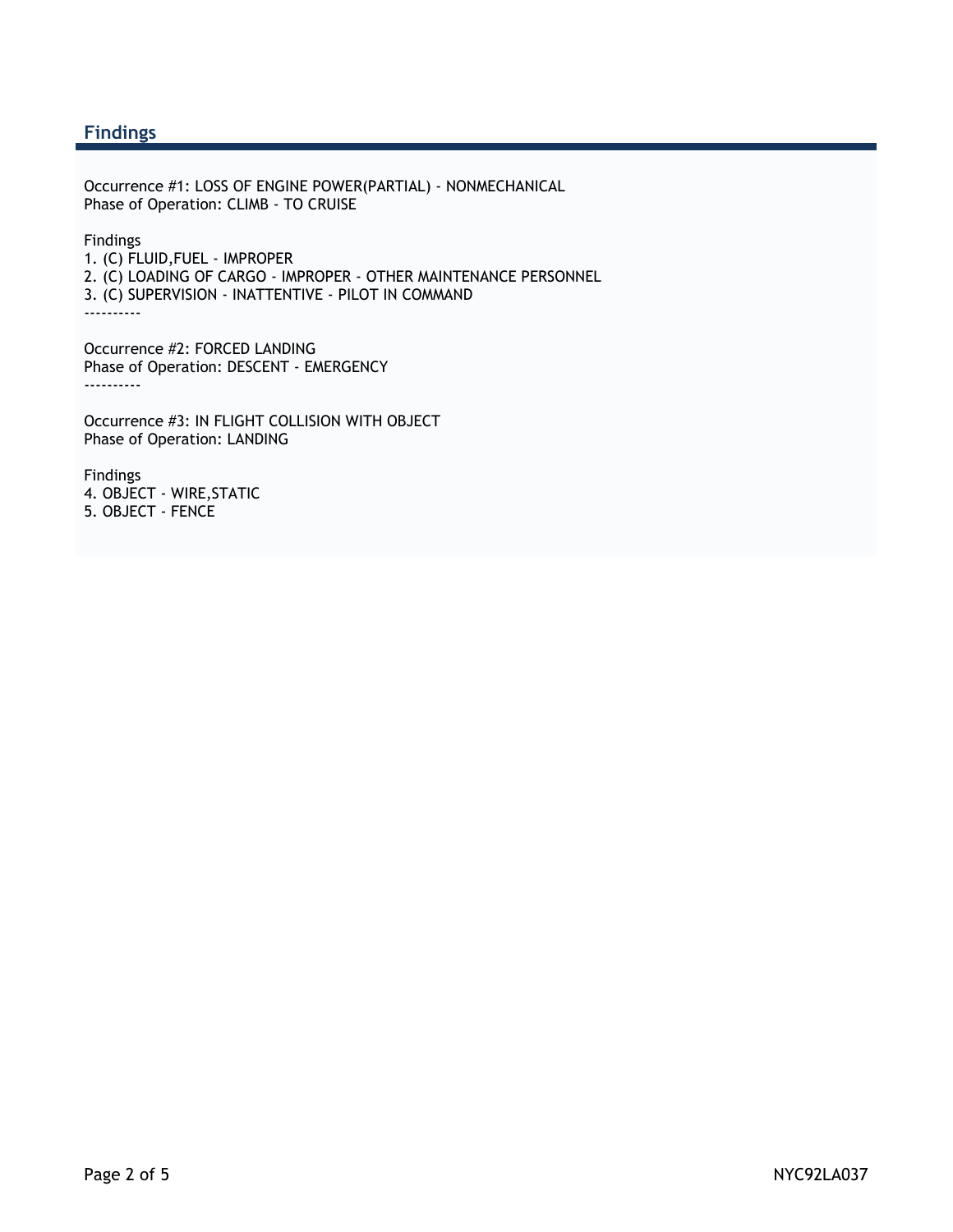# **Factual Information**

#### **Pilot Information**

| Certificate:                     | Airline Transport; Flight Instructor                       | Age:                              | 47, Male                      |
|----------------------------------|------------------------------------------------------------|-----------------------------------|-------------------------------|
| Airplane Rating(s):              | Multi-engine Land; Single-engine<br>Land                   | Seat Occupied:                    | Left                          |
| <b>Other Aircraft Rating(s):</b> | Helicopter                                                 | <b>Restraint Used:</b>            | Seatbelt, Shoulder<br>harness |
| Instrument Rating(s):            | Airplane; Helicopter                                       | Second Pilot Present:             | Yes                           |
| Instructor Rating(s):            | Airplane Single-engine; Helicopter;<br>Instrument Airplane | <b>Toxicology Performed:</b>      | No                            |
| <b>Medical Certification:</b>    | Class 1 Valid Medical--w/<br>waivers/lim.                  | Last FAA Medical Exam:            | 05/31/1991                    |
| <b>Occupational Pilot:</b>       |                                                            | Last Flight Review or Equivalent: |                               |
| <b>Flight Time:</b>              |                                                            |                                   |                               |

# **Aircraft and Owner/Operator Information**

| Aircraft Make:                    | <b>CONVAIR</b>                                            | <b>Registration:</b>                     | <b>N450GA</b>                       |
|-----------------------------------|-----------------------------------------------------------|------------------------------------------|-------------------------------------|
| Model/Series:                     | CV-240 CV-240                                             | <b>Aircraft Category:</b>                | Airplane                            |
| Year of Manufacture:              |                                                           | <b>Amateur Built:</b>                    | No.                                 |
| Airworthiness Certificate:        | Transport                                                 | Serial Number:                           | 53-3537                             |
| <b>Landing Gear Type:</b>         | Retractable - Tricycle                                    | Seats:                                   | 3                                   |
| Date/Type of Last Inspection:     | 11/15/1991, Continuous<br>Airworthiness                   | <b>Certified Max Gross Wt.:</b>          | 41790 lbs                           |
| Time Since Last Inspection:       | 13 Hours                                                  | Engines:                                 | 2 Reciprocating                     |
| Airframe Total Time:              | <b>18528 Hours</b>                                        | <b>Engine Manufacturer:</b>              | P&W                                 |
| ELT:                              | Installed, activated, did not<br>aid in locating accident | <b>Engine Model/Series:</b>              | R-2800-CB3                          |
| <b>Registered Owner:</b>          | AIRCRAFT LEASING INC.                                     | <b>Rated Power:</b>                      | 2400 hp                             |
| Operator:                         | RHOADES AVIATION INC.                                     | <b>Operating Certificate(s)</b><br>Held: | Flag carrier (121);<br>Supplemental |
| <b>Operator Does Business As:</b> |                                                           | <b>Operator Designator Code:</b>         | <b>JRAA</b>                         |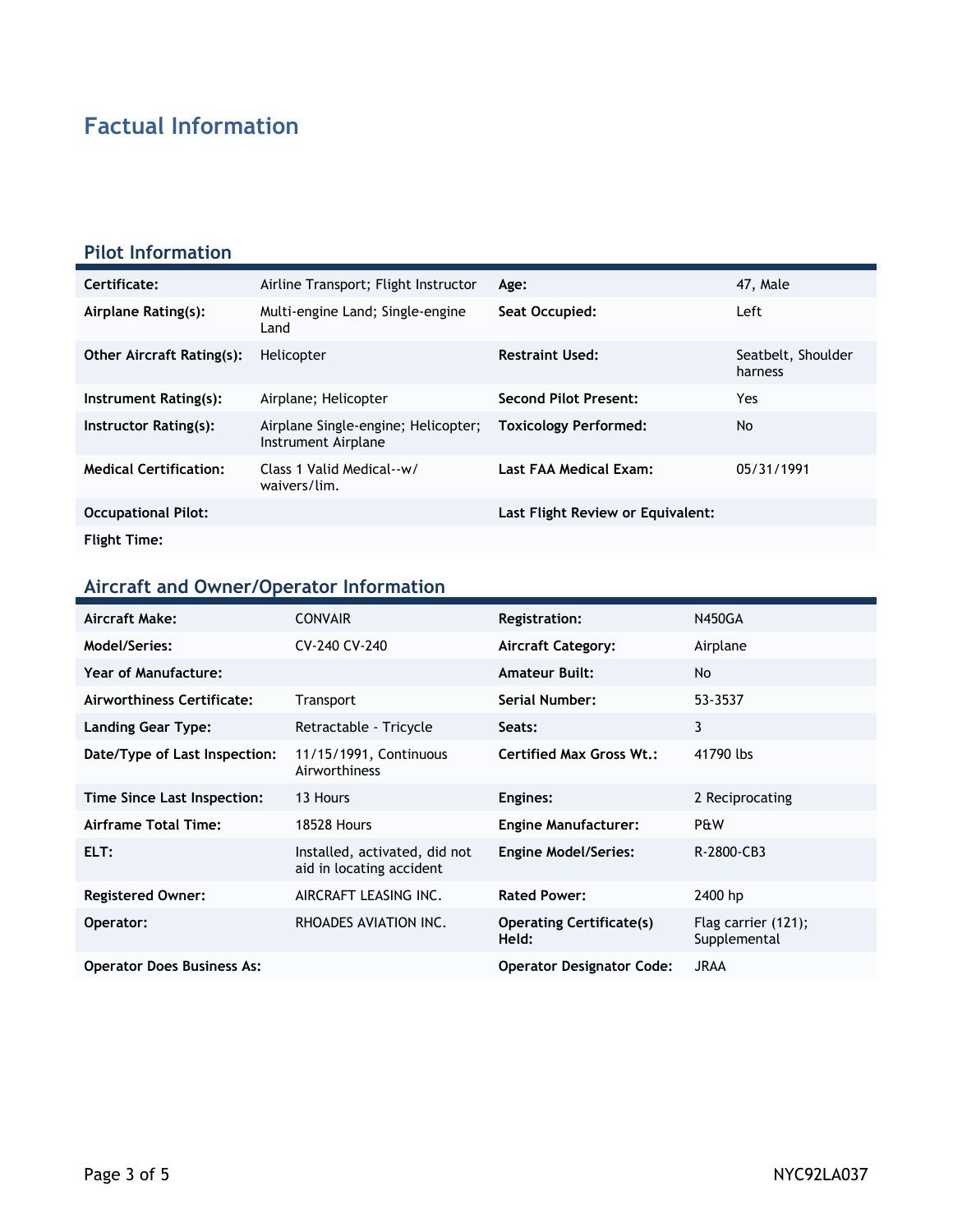### **Meteorological Information and Flight Plan**

| <b>Conditions at Accident Site:</b>     | <b>Visual Conditions</b> | <b>Condition of Light:</b>                 | Day                       |
|-----------------------------------------|--------------------------|--------------------------------------------|---------------------------|
| <b>Observation Facility, Elevation:</b> | CAK, 1228 ft msl         | Distance from Accident Site:               | 1 Nautical Miles          |
| <b>Observation Time:</b>                | 1435 EST                 | Direction from Accident Site:              | $10^{\circ}$              |
| <b>Lowest Cloud Condition:</b>          | Scattered / 1000 ft agl  | Visibility                                 | 6 Miles                   |
| Lowest Ceiling:                         | Overcast / 3000 ft agl   | Visibility (RVR):                          | $0$ ft                    |
| Wind Speed/Gusts:                       | 11 knots $/$             | <b>Turbulence Type</b><br>Forecast/Actual: |                           |
| <b>Wind Direction:</b>                  | $210^\circ$              | Turbulence Severity<br>Forecast/Actual:    |                           |
| <b>Altimeter Setting:</b>               | 30 inches Hg             | <b>Temperature/Dew Point:</b>              | $6^\circ$ C / $4^\circ$ C |
| <b>Precipitation and Obscuration:</b>   |                          |                                            |                           |
| <b>Departure Point:</b>                 |                          | Type of Flight Plan Filed:                 | IFR.                      |
| Destination:                            | COLUMBUS, OH (BAK)       | <b>Type of Clearance:</b>                  | <b>IFR</b>                |
| <b>Departure Time:</b>                  | 1433 EST                 | Type of Airspace:                          | Class E                   |

### **Airport Information**

| Airport:                  | AKRON-CANTON REG. (CAK) | <b>Runway Surface Type:</b>      | Asphalt |
|---------------------------|-------------------------|----------------------------------|---------|
| <b>Airport Elevation:</b> | 1228 ft                 | <b>Runway Surface Condition:</b> | Drv     |
| <b>Runway Used:</b>       | 19                      | IFR Approach:                    | None    |
| Runway Length/Width:      | 6397 ft / 150 ft        | <b>VFR Approach/Landing:</b>     | None    |

# **Wreckage and Impact Information**

| Crew Injuries:      | 2 Minor | Aircraft Damage:           | Destroved |
|---------------------|---------|----------------------------|-----------|
| Passenger Injuries: | N/A     | <b>Aircraft Fire:</b>      | On-Ground |
| Ground Injuries:    | N/A     | <b>Aircraft Explosion:</b> | None      |
| Total Injuries:     | 2 Minor | Latitude, Longitude:       |           |

### **Administrative Information**

| Investigator In Charge (IIC):            | Alan                                                                                                                                                                                                                                                                                                                                               | J Yurman                      | <b>Report Date:</b> | 04/23/1993 |
|------------------------------------------|----------------------------------------------------------------------------------------------------------------------------------------------------------------------------------------------------------------------------------------------------------------------------------------------------------------------------------------------------|-------------------------------|---------------------|------------|
| <b>Additional Participating Persons:</b> |                                                                                                                                                                                                                                                                                                                                                    | STEVE CHENAULT; CLEVELAND, OH |                     |            |
| <b>Publish Date:</b>                     |                                                                                                                                                                                                                                                                                                                                                    |                               |                     |            |
| <b>Investigation Docket:</b>             | NTSB accident and incident dockets serve as permanent archival information for the NTSB's<br>investigations. Dockets released prior to June 1, 2009 are publicly available from the NTSB's<br>Record Management Division at pubing@ntsb.gov, or at 800-877-6799. Dockets released after<br>this date are available at http://dms.ntsb.gov/pubdms/. |                               |                     |            |